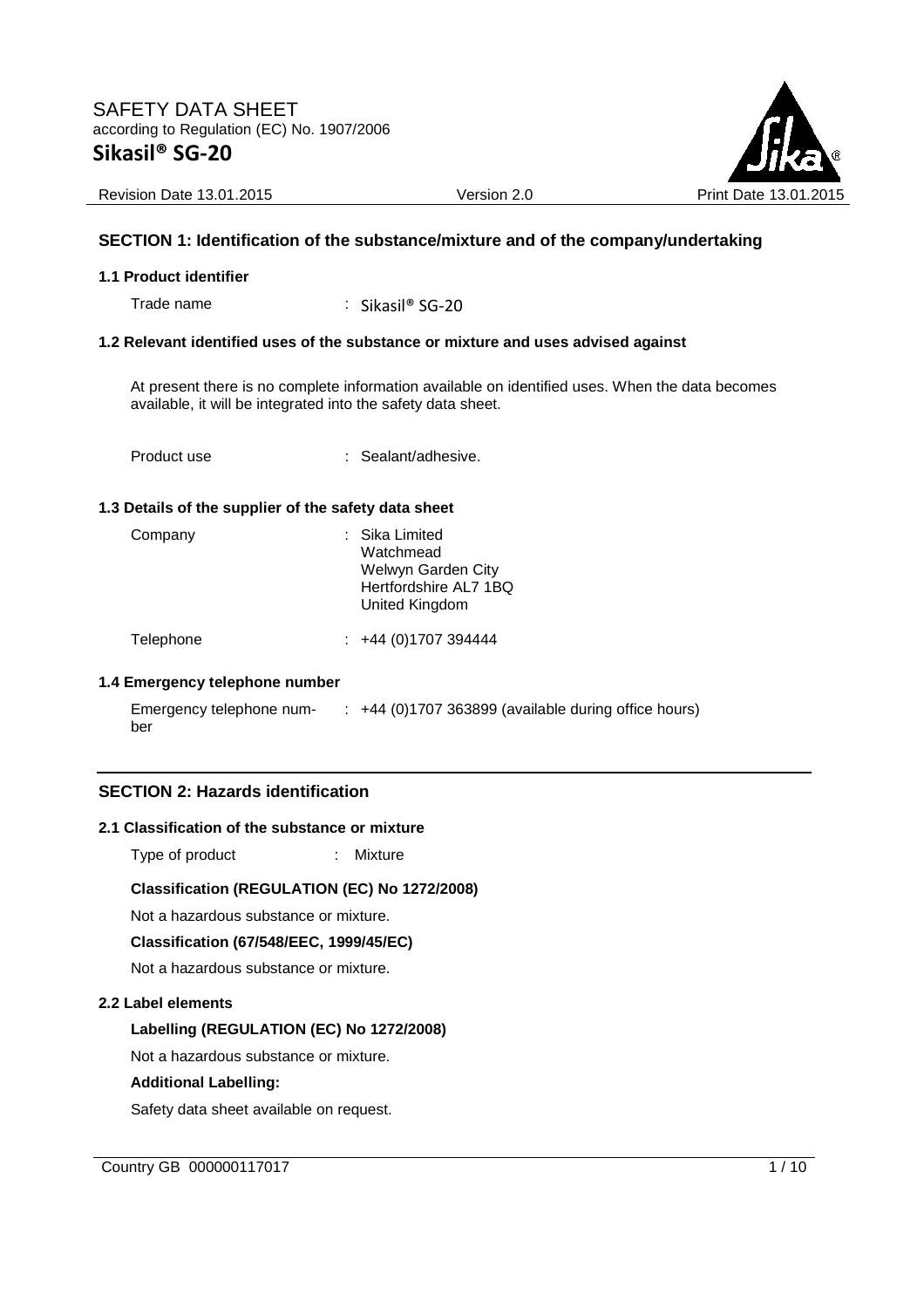

#### Revision Date 13.01.2015 **Version 2.0** Version 2.0 Print Date 13.01.2015

#### **2.3 Other hazards**

This mixture contains no substance considered to be persistent, bioaccumulating nor toxic (PBT). This mixture contains no substance considered to be very persistent nor very bioaccumulating (vPvB).

### **SECTION 3: Composition/information on ingredients**

#### **3.2 Mixtures**

#### **Hazardous components**

| <b>Chemical Name</b><br>CAS-No.<br>EC-No.<br>Registration number                                 | Classification<br>(67/548/EEC)   | Classification<br>(REGULATION<br>(EC) No<br>1272/2008) | Concentration<br>[%] |
|--------------------------------------------------------------------------------------------------|----------------------------------|--------------------------------------------------------|----------------------|
| bis(ethyl acetoacetato-O1',O3)bis(2-<br>methylpropan-1-olato)titanium<br>83877-91-2<br>281-161-6 | <b>R10</b><br><b>Xi R36</b>      | Flam. Liq.3, H226<br>Eye Irrit.2, H319                 | $>= 1 - 2.5$         |
| trimethoxyvinylsilane<br>2768-02-7<br>220-449-8<br>01-2119513215-52-XXXX                         | <b>Xn R20</b><br>R <sub>10</sub> | Flam. Lig.3; H226<br>Acute Tox.4, H332                 | $>= 1 - 2.5$         |

For the full text of the R-phrases mentioned in this Section, see Section 16. For the full text of the H-Statements mentioned in this Section, see Section 16.

### **SECTION 4: First aid measures**

#### **4.1 Description of first aid measures**

| General advice          | : No hazards which require special first aid measures.                                                                                                                            |
|-------------------------|-----------------------------------------------------------------------------------------------------------------------------------------------------------------------------------|
| If inhaled              | $\therefore$ Move to fresh air.                                                                                                                                                   |
| In case of skin contact | : Take off contaminated clothing and shoes immediately.<br>Wash off with soap and plenty of water.                                                                                |
| In case of eye contact  | : Flush eyes with water as a precaution.<br>Remove contact lenses.<br>Keep eye wide open while rinsing.                                                                           |
| If swallowed            | : Do not induce vomiting without medical advice.<br>Rinse mouth with water.<br>Do not give milk or alcoholic beverages.<br>Never give anything by mouth to an unconscious person. |
|                         | 4.2 Most important symptoms and effects, both acute and delayed                                                                                                                   |
| Symptoms                | : See Section 11 for more detailed information on health effects<br>and symptoms.                                                                                                 |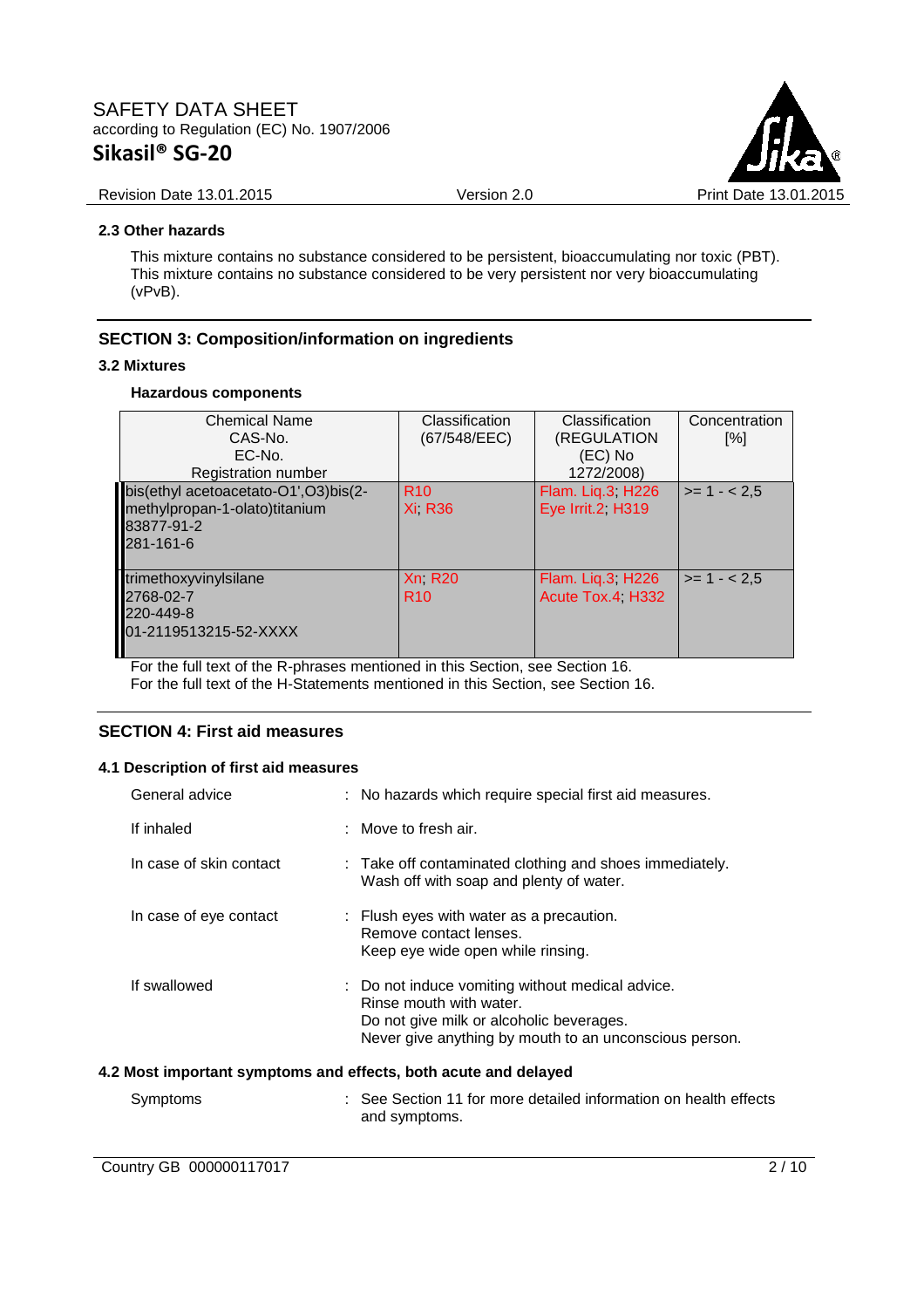

| Revision Date 13.01.2015                                  | Version 2.0                                                                                                    | Print Date 13.01.2 |
|-----------------------------------------------------------|----------------------------------------------------------------------------------------------------------------|--------------------|
| <b>Risks</b>                                              | : No known significant effects or hazards.                                                                     |                    |
|                                                           | 4.3 Indication of any immediate medical attention and special treatment needed                                 |                    |
| Treatment                                                 | : Treat symptomatically.                                                                                       |                    |
| <b>SECTION 5: Firefighting measures</b>                   |                                                                                                                |                    |
| 5.1 Extinguishing media                                   |                                                                                                                |                    |
| Suitable extinguishing media                              | : Use extinguishing measures that are appropriate to local cir-<br>cumstances and the surrounding environment. |                    |
| 5.2 Special hazards arising from the substance or mixture |                                                                                                                |                    |
| ucts                                                      | Hazardous combustion prod- : No hazardous combustion products are known                                        |                    |
| 5.3 Advice for firefighters                               |                                                                                                                |                    |
| for firefighters                                          | Special protective equipment : In the event of fire, wear self-contained breathing apparatus.                  |                    |
| Further information                                       | : Standard procedure for chemical fires.                                                                       |                    |

### **SECTION 6: Accidental release measures**

#### **6.1 Personal precautions, protective equipment and emergency procedures**

#### **6.2 Environmental precautions**

Environmental precautions : No special environmental precautions required.

### **6.3 Methods and materials for containment and cleaning up**

| Methods for cleaning up | Wipe up with absorbent material (e.g. cloth, fleece). |
|-------------------------|-------------------------------------------------------|
|                         | Keep in suitable, closed containers for disposal.     |

### **6.4 Reference to other sections**

For personal protection see section 8.

### **SECTION 7: Handling and storage**

### **7.1 Precautions for safe handling**

| Advice on safe handling                            | : For personal protection see section 8. No special handling<br>advice required. Follow standard hygiene measures when<br>handling chemical products |
|----------------------------------------------------|------------------------------------------------------------------------------------------------------------------------------------------------------|
| Advice on protection against<br>fire and explosion | : Normal measures for preventive fire protection.                                                                                                    |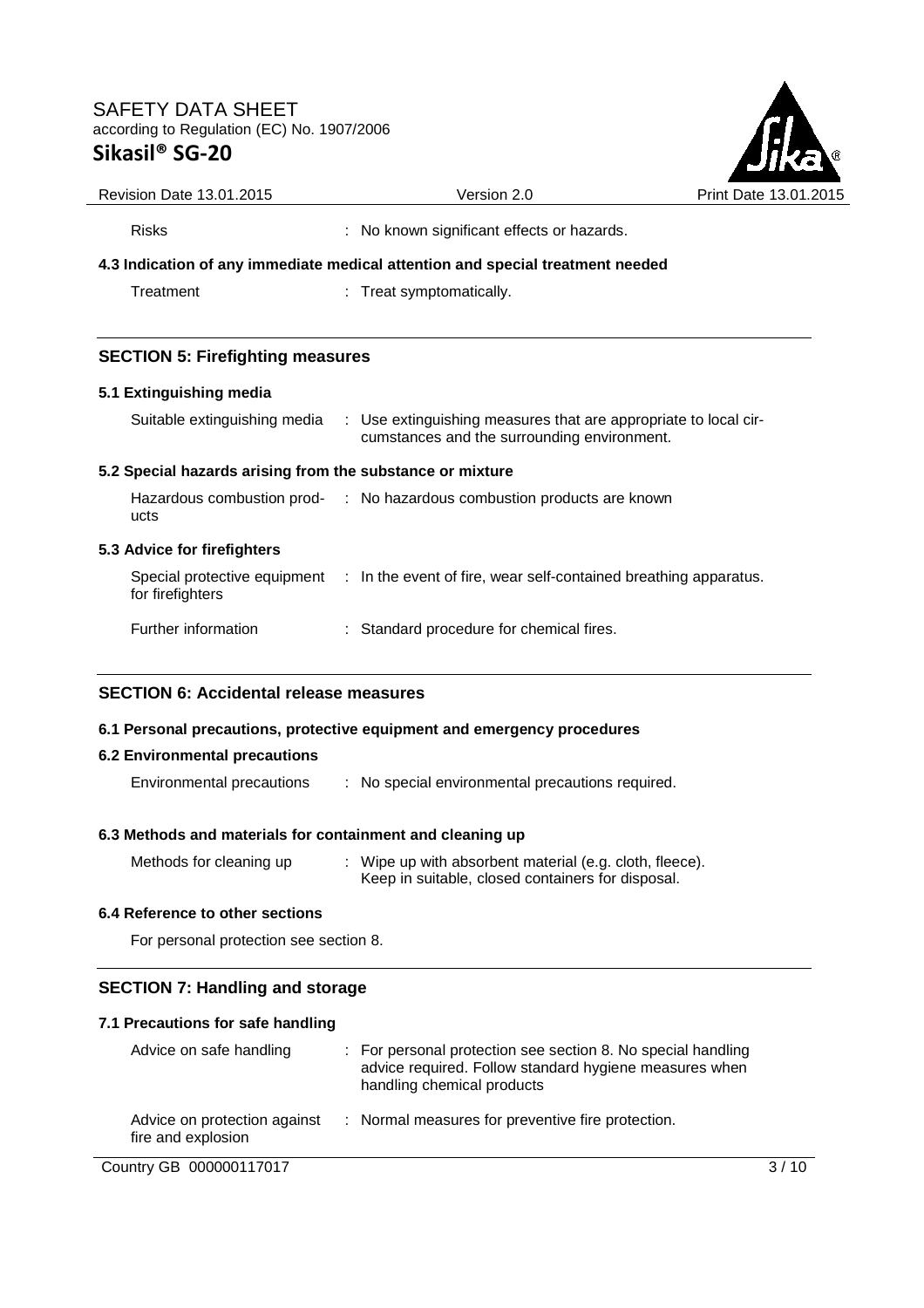

| Hygiene measures                                                 | : When using do not eat or drink. When using do not smoke.                                                         |
|------------------------------------------------------------------|--------------------------------------------------------------------------------------------------------------------|
| 7.2 Conditions for safe storage, including any incompatibilities |                                                                                                                    |
| Requirements for storage<br>areas and containers                 | : Keep container tightly closed in a dry and well-ventilated<br>place. Store in accordance with local regulations. |
| Advice on common storage                                         | : No special restrictions on storage with other products.                                                          |
| Other data                                                       | : No decomposition if stored and applied as directed.                                                              |
| 7.3 Specific end use(s)                                          |                                                                                                                    |
| Specific use(s)                                                  | ∴ No data available                                                                                                |

## **SECTION 8: Exposure controls/personal protection**

### **8.1 Control parameters**

### **Components with workplace control parameters**

Contains no substances with occupational exposure limit values.

#### **Occupational exposure limits of decomposition products**

| Components | CAS-No. | Value       | Control parame-<br>ters | Basis *    |
|------------|---------|-------------|-------------------------|------------|
| methanol   | 67-56-1 | <b>TWA</b>  | $200$ ppm<br>260 mg/m3  | 2006/15/EC |
|            |         | <b>TWA</b>  | $200$ ppm<br>266 mg/m3  | GB EH40    |
|            |         | <b>STEL</b> | $250$ ppm<br>333 mg/m3  | GB EH40    |

\*The above mentioned values are in accordance with the legislation in effect at the date of the release of this safety data sheet.

### **8.2 Exposure controls**

#### **Personal protective equipment**

| Eye protection          | : Safety glasses                                                                                                                                                                                                 |
|-------------------------|------------------------------------------------------------------------------------------------------------------------------------------------------------------------------------------------------------------|
| Hand protection         | : Chemical-resistant, impervious gloves complying with an ap-<br>proved standard must be worn at all times when handling<br>chemical products. Reference number EN 374. Follow manu-<br>facturer specifications. |
|                         | Butyl rubber/nitrile rubber gloves (0,4 mm),<br>Recommended: Butyl rubber/nitrile rubber gloves.                                                                                                                 |
| Country GB 000000117017 |                                                                                                                                                                                                                  |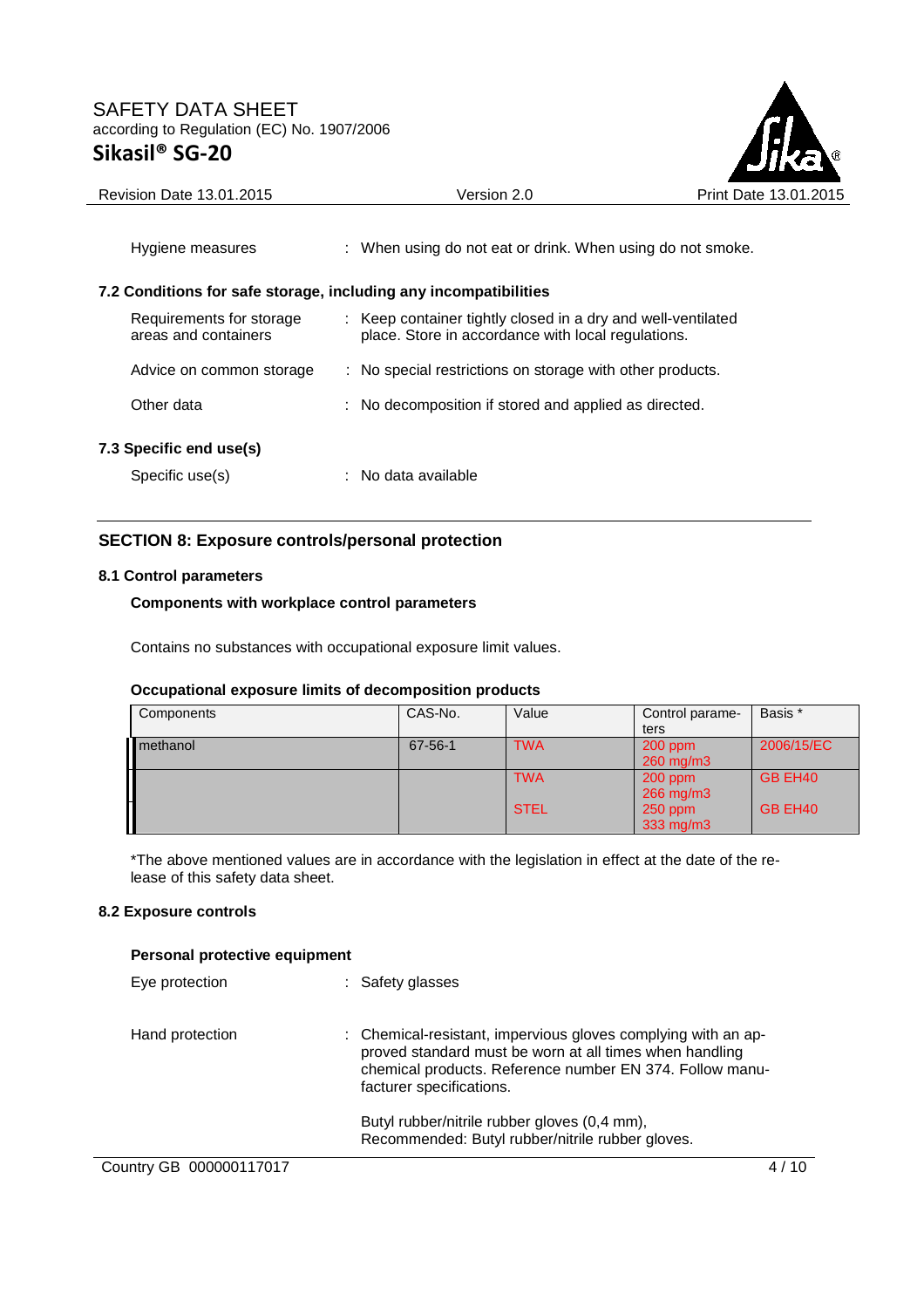

| <b>Revision Date 13.01.2015</b>        | Version 2.0                                                                                                                                                                                                                    | Print Date 13.01.2015 |
|----------------------------------------|--------------------------------------------------------------------------------------------------------------------------------------------------------------------------------------------------------------------------------|-----------------------|
| Skin and body protection               | $\therefore$ Protective clothing (e.g. Safety shoes acc. to EN ISO 20345,<br>long-sleeved working clothing, long trousers). Rubber aprons<br>and protective boots are additionaly recommended for mixing<br>and stirring work. |                       |
| Respiratory protection                 | : No special measures required.                                                                                                                                                                                                |                       |
| <b>Environmental exposure controls</b> |                                                                                                                                                                                                                                |                       |
| General advice                         | : No special environmental precautions required.                                                                                                                                                                               |                       |

# **SECTION 9: Physical and chemical properties**

# **9.1 Information on basic physical and chemical properties**

| Appearance                                |    | paste                               |
|-------------------------------------------|----|-------------------------------------|
| Colour                                    |    | various                             |
| Odour                                     | ÷  | like fruit                          |
| <b>Odour Threshold</b>                    | t  | No data available                   |
| Flash point                               |    | $>101$ °C                           |
| Ignition temperature                      | ÷  | not applicable                      |
| Lower explosion limit (Vol%)              | ÷  | No data available                   |
| Upper explosion limit (Vol%)              | ÷. | No data available                   |
| Flammability (solid, gas)                 | ÷  | No data available                   |
| Oxidizing properties                      | t  | No data available                   |
| Auto-ignition temperature                 |    | No data available                   |
| рH                                        | ÷  | No data available                   |
| Melting point/range / Freez-<br>ing point | ÷  | No data available                   |
| Boiling point/boiling range               | ÷  | No data available                   |
| Vapour pressure                           | ÷  | No data available                   |
| Density                                   |    | ca.1,37 g/cm3<br>at 20 $^{\circ}$ C |
| Water solubility                          |    | No data available                   |

**Country GB 000000117017** 5/10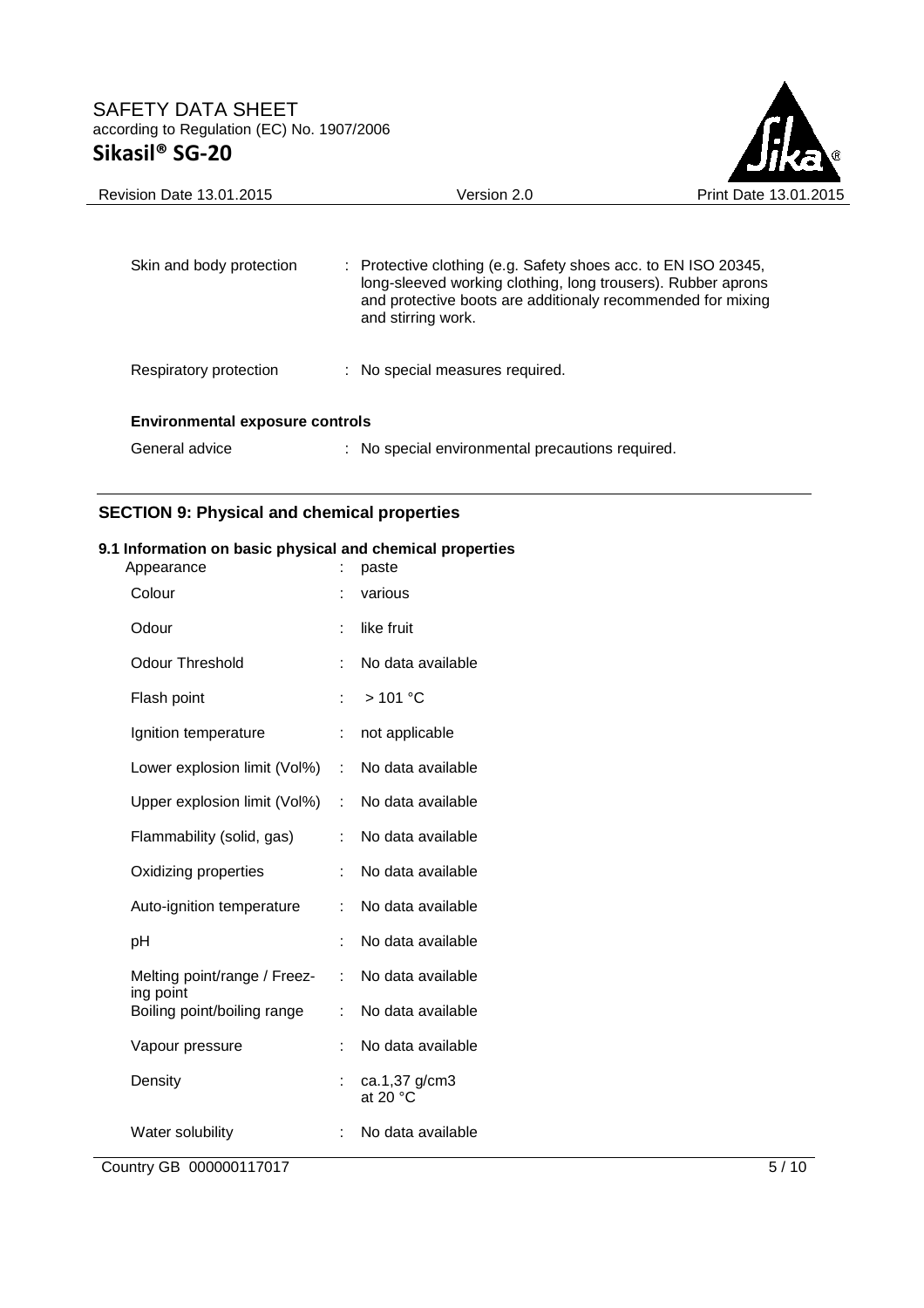

| Partition coefficient: n-<br>octanol/water<br>Viscosity, dynamic | No data available<br>No data available                             |
|------------------------------------------------------------------|--------------------------------------------------------------------|
| Viscosity, kinematic                                             | $> 20,5$ mm2/s<br>$\mathcal{L}^{\mathcal{L}}$<br>at $40^{\circ}$ C |
| Relative vapour density                                          | No data available                                                  |
| Evaporation rate                                                 | No data available                                                  |

### **9.2 Other information**

No data available

### **SECTION 10: Stability and reactivity**

#### **10.1 Reactivity**

No dangerous reaction known under conditions of normal use.

#### **10.2 Chemical stability**

The product is chemically stable.

### **10.3 Possibility of hazardous reactions**

| Hazardous reactions      | : No hazards to be specially mentioned. |
|--------------------------|-----------------------------------------|
| 10.4 Conditions to avoid |                                         |

## Conditions to avoid : No data available

### **10.5 Incompatible materials**

Materials to avoid : No data available

### **10.6 Hazardous decomposition products**

Hazardous decomposition products : methanol

### **SECTION 11: Toxicological information**

#### **11.1 Information on toxicological effects**

#### **Acute toxicity**

| <b>Components:</b>        |                               |
|---------------------------|-------------------------------|
| trimethoxyvinylsilane:    |                               |
| Acute oral toxicity       | LD50 Oral rat ca. 7.120 mg/kg |
| Acute inhalation toxicity | $LC50$ 16,8 mg/l              |

Country GB 000000117017 6/10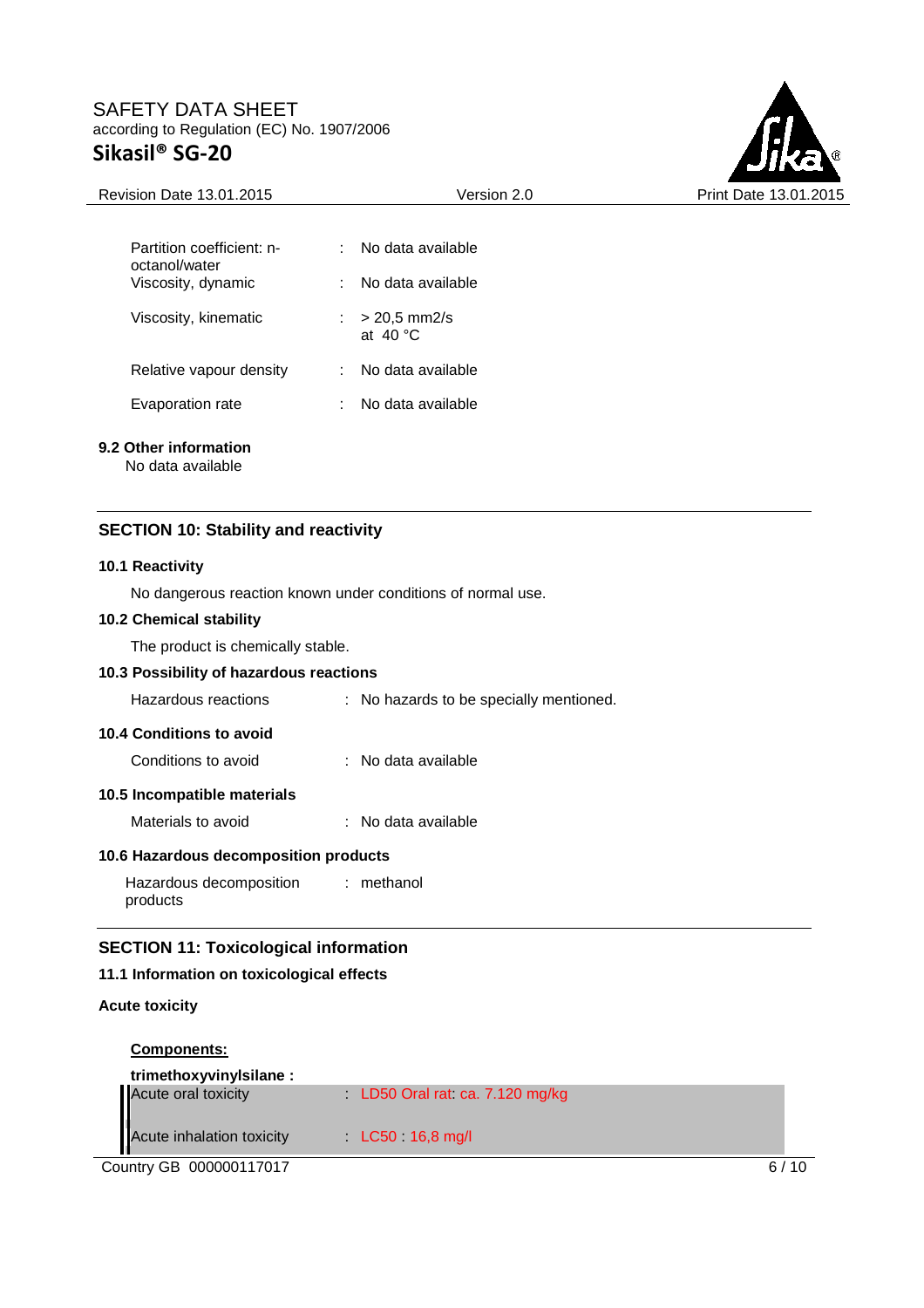

| Revision Date 13.01.2015                         | Version 2.0         | Print Date 13.01.2015 |
|--------------------------------------------------|---------------------|-----------------------|
|                                                  | Exposure time: 4 h  |                       |
| Acute dermal toxicity                            | LD50 3.540 mg/kg    |                       |
| <b>Skin corrosion/irritation</b>                 |                     |                       |
| Product                                          |                     |                       |
| No data available                                |                     |                       |
| Serious eye damage/eye irritation                |                     |                       |
| <b>Product</b>                                   |                     |                       |
| No data available                                |                     |                       |
| Respiratory or skin sensitisation                |                     |                       |
| <b>Product</b>                                   |                     |                       |
| No data available                                |                     |                       |
| <b>Germ cell mutagenicity</b>                    |                     |                       |
| Product                                          |                     |                       |
| Mutagenicity                                     | : No data available |                       |
| Carcinogenicity                                  |                     |                       |
| Product                                          |                     |                       |
| Carcinogenicity                                  | : No data available |                       |
| <b>Reproductive Toxicity/Fertility</b>           |                     |                       |
| Reproductive toxicity                            | : No data available |                       |
| No data available                                |                     |                       |
| Reproductive Toxicity/Development/Teratogenicity |                     |                       |
| Teratogenicity                                   | : No data available |                       |
| No data available                                |                     |                       |
| <b>STOT - single exposure</b>                    |                     |                       |
| No data available                                |                     |                       |
| <b>STOT - repeated exposure</b>                  |                     |                       |
| No data available                                |                     |                       |
| <b>Aspiration toxicity</b>                       |                     |                       |
| No data available                                |                     |                       |

**Country GB 000000117017** 7/10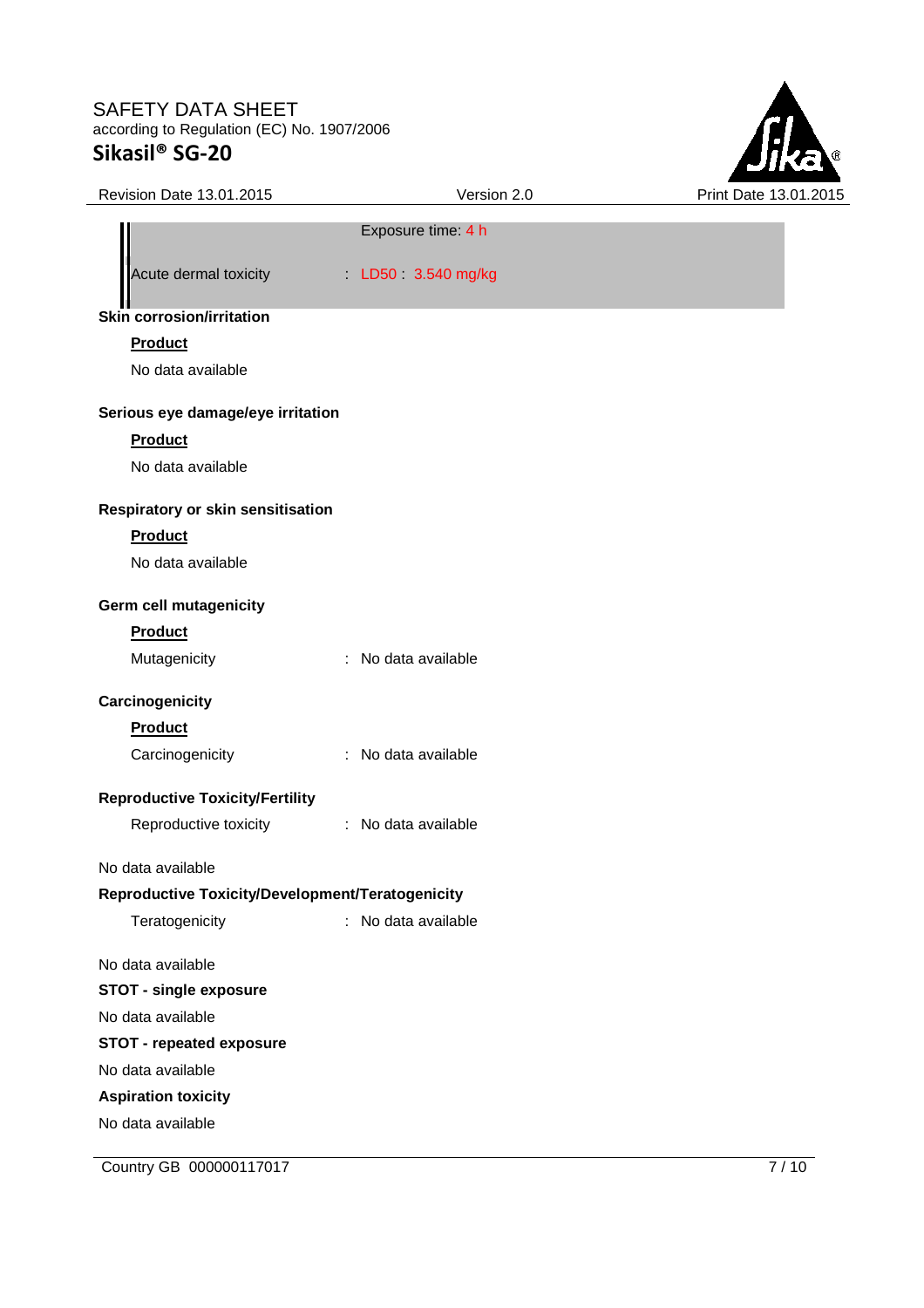

Revision Date 13.01.2015 **Version 2.0** Version 2.0 Print Date 13.01.2015

## **SECTION 12: Ecological information**

#### **12.1 Toxicity**

No data available

#### **12.2 Persistence and degradability**

No data available

### **12.3 Bioaccumulative potential**

No data available

### **12.4 Mobility in soil**

No data available

### **12.5 Results of PBT and vPvB assessment**

#### **Product:**

Assessment : This substance/mixture contains no components considered to be either persistent, bioaccumulative and toxic (PBT), or very persistent and very bioaccumulative (vPvB) at levels of 0.1% or higher.

### **12.6 Other adverse effects**

No data available

### **SECTION 13: Disposal considerations**

#### **13.1 Waste treatment methods**

| Product                  | : The generation of waste should be avoided or minimized<br>wherever possible.                                                                                                                                              |  |
|--------------------------|-----------------------------------------------------------------------------------------------------------------------------------------------------------------------------------------------------------------------------|--|
|                          | Empty containers or liners may retain some product residues.<br>This material and its container must be disposed of in a safe                                                                                               |  |
|                          | way.<br>Dispose of surplus and non-recyclable products via a licensed<br>waste disposal contractor.                                                                                                                         |  |
|                          | Disposal of this product, solutions and any by-products should<br>at all times comply with the requirements of environmental<br>protection and waste disposal legislation and any regional<br>local authority requirements. |  |
|                          | Avoid dispersal of spilled material and runoff and contact with<br>soil, waterways, drains and sewers.                                                                                                                      |  |
| European Waste Catalogue | 08 04 10 waste adhesives and sealants other than those<br>mentioned in 08 04 09                                                                                                                                             |  |

### **SECTION 14: Transport information**

Country GB 000000117017 8/10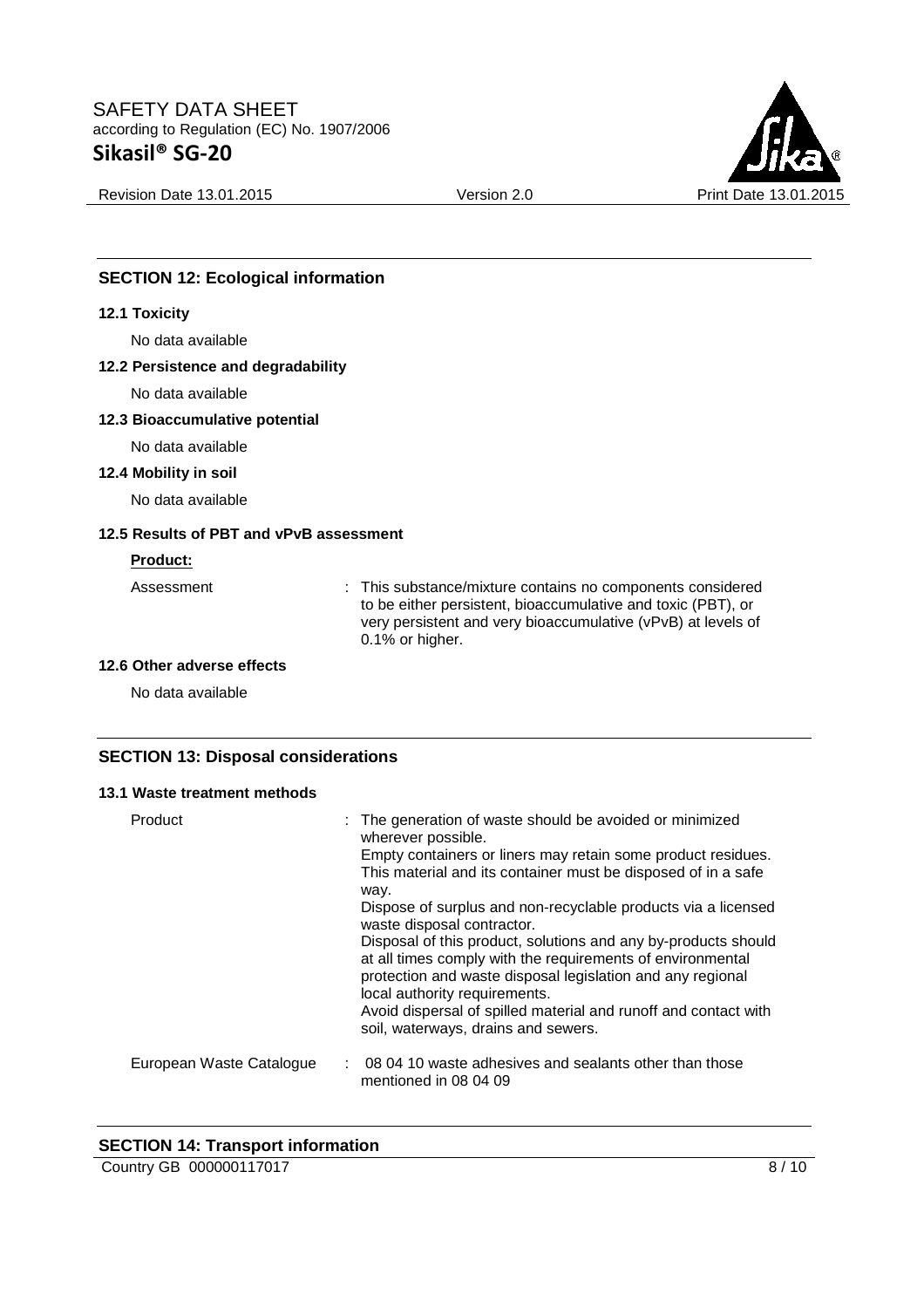Revision Date 13.01.2015 Version 2.0 Print Date 13.01.2015



**ADR** Not dangerous goods **IATA** Not dangerous goods **IMDG** Not dangerous goods

#### **14.6 Special precautions for user** No data available

**14.7 Transport in bulk according to Annex II of MARPOL 73/78 and the IBC Code** not applicable

## **SECTION 15: Regulatory information**

### **15.1 Safety, health and environmental regulations/legislation specific for the substance or mixture**

| Special labelling of certain<br>mixtures                                                                                                                                                                                       |                                                                                                                                                                                                                                               | : Safety data sheet available for professional user on request.                                   |
|--------------------------------------------------------------------------------------------------------------------------------------------------------------------------------------------------------------------------------|-----------------------------------------------------------------------------------------------------------------------------------------------------------------------------------------------------------------------------------------------|---------------------------------------------------------------------------------------------------|
| <b>Prohibition/Restriction</b><br>REACH - Restrictions on the manufacture, placing on<br>the market and use of certain dangerous substances,<br>preparations and articles (Annex XVII)                                         |                                                                                                                                                                                                                                               | : not applicable                                                                                  |
| REACH - Candidate List of Substances of Very High<br>Concern for Authorisation (Article 59).                                                                                                                                   |                                                                                                                                                                                                                                               | : None of the components are listed<br>$(=>0.1\%).$                                               |
| REACH - List of substances subject to authorisation<br>(Annex XIV)                                                                                                                                                             |                                                                                                                                                                                                                                               | : not applicable                                                                                  |
| <b>REACH Information:</b>                                                                                                                                                                                                      | All substances contained in our Products are<br>- preregistered or registered by our upstream suppliers, and/or<br>- preregistered or registered by us, and/or<br>- excluded from the regulation, and/or<br>- exempted from the registration. |                                                                                                   |
| VOC-CH (VOCV)                                                                                                                                                                                                                  | $: 0.09 \%$<br>no VOC duties                                                                                                                                                                                                                  |                                                                                                   |
| VOC-EU (solvent)                                                                                                                                                                                                               | $: 0.09 \%$                                                                                                                                                                                                                                   |                                                                                                   |
| the second contract of the contract of the contract of the contract of the contract of the contract of the contract of the contract of the contract of the contract of the contract of the contract of the contract of the con |                                                                                                                                                                                                                                               | If other regulatory information applies that is not already provided elsewhere in the Safety Data |

Sheet, then it is described in this subsection.

| Health, safety and environ-   | : The Chemicals (Hazard Information and Packaging for Sup- |
|-------------------------------|------------------------------------------------------------|
| mental regulation/legislation | ply) Regulations 2002                                      |
| specific for the substance or | Control of Substances Hazardous to Health Regulations 2002 |
| mixture:                      | The Management of Health and Safety at Work Regulations    |
|                               |                                                            |

Country GB 000000117017 9/10